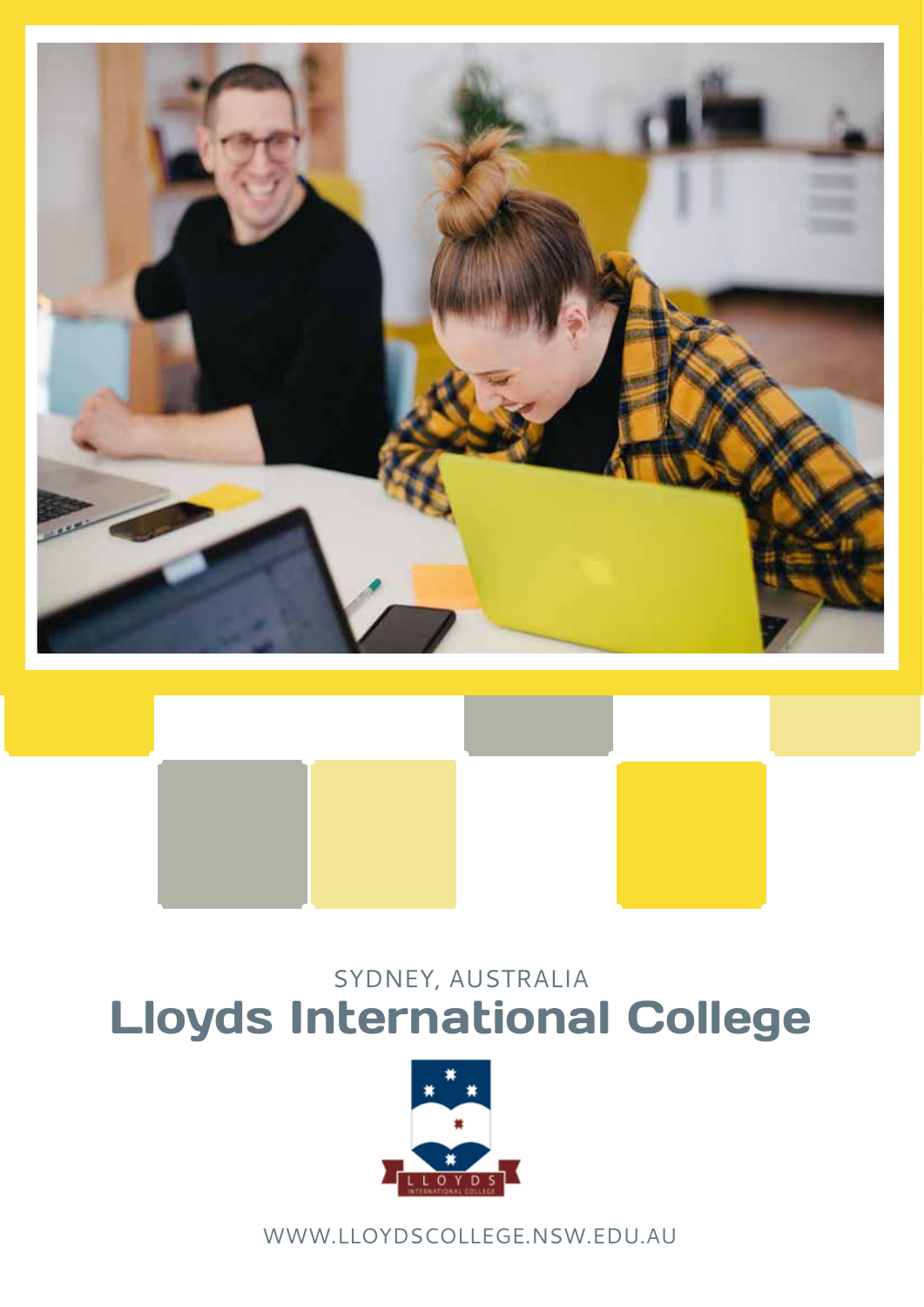### Welcome to Lloyds International College in Sydney, Australia

#### excellence in teaching friendly environment



I take great pleasure in welcoming you to Lloyds International College in Sydney, Australia.

Sydney is one of the most beautiful and multi-cultural cities in the world. Lloyds International College (est.1999) has been welcoming students for over 20 years. Over this time the college has developed into a well-established college.

Lloyds International College provides training to both International (CRICOS) and Australian students in English and Business courses. Lloyds International College is a Registered Training Organisation (RTO), accredited through Australian Skills Quality Authority (ASQA) to issue qualifications under the Australian Government's Australian Qualifications Framework.

We seek to help our students by providing a friendly, fun and professional environment in which to study.

I warmly invite you to join Lloyds International College. The College staff members and I are looking forward to the opportunity of welcoming you to the campus and helping you to achieve your educational and career goals.

Thank you for your interest and welcome to Lloyds International College.



Ms Neda Morris, Director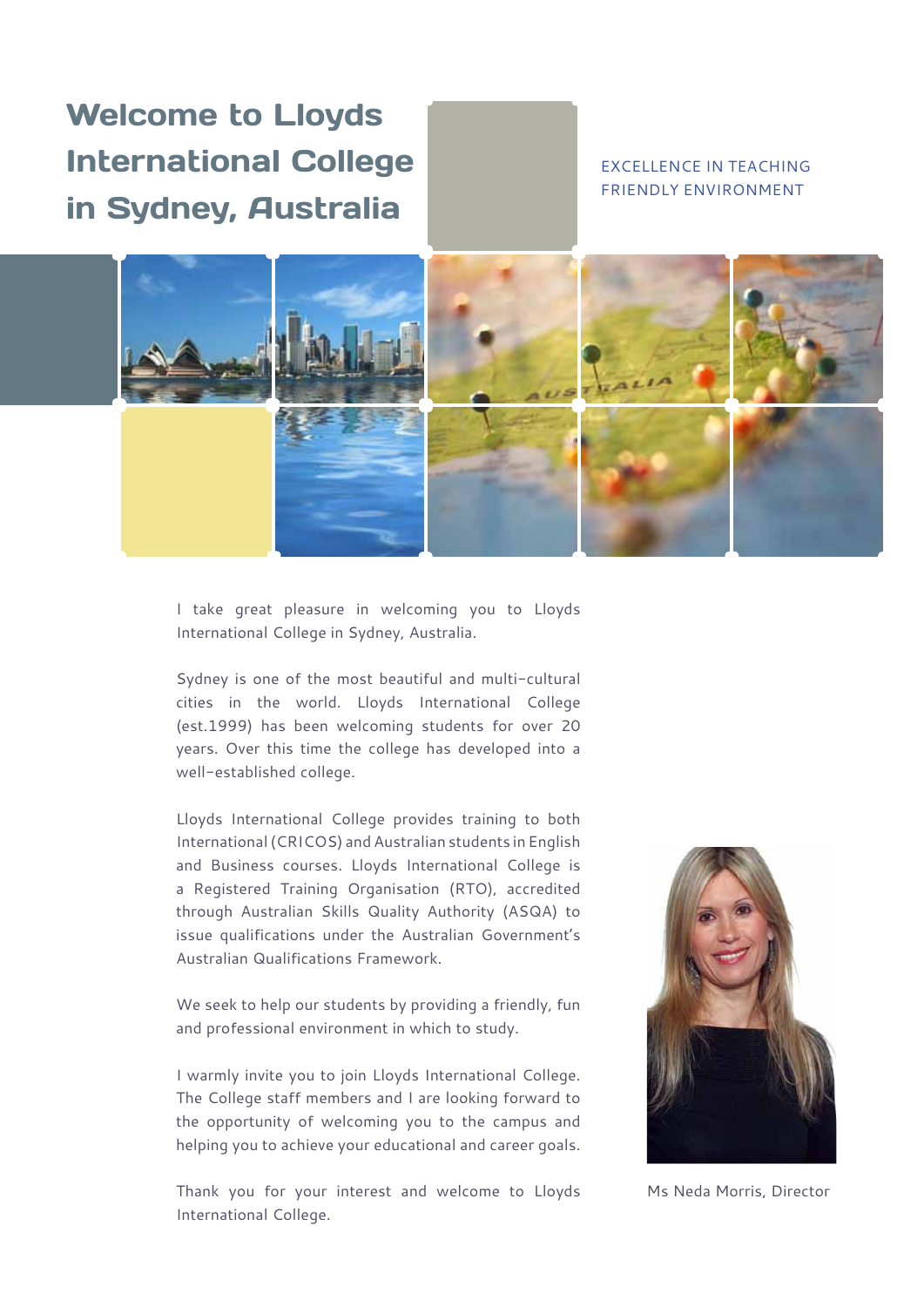### Our location in

## Sydney, Australia

Situated in the heart of Sydney, Lloyds International College is in the centre of the business and tourism area. Parks, cafes, libraries, shopping centres and major attractions such as Sydney Opera House and Darling Harbour are just a short walk away. Travelling to Lloyds International College is easy from anywhere in Sydney. Train, bus and ferry stops are all close by. Sydney is a multi-cultural city and apart from meeting people from many parts of the world, visitors enjoy a variety of cuisine in many cafes and restaurants.

#### Activities and Excursions

#### MAJOR SYDNEY ATTRACTIONS JUST A SHORT WALK AWAY

The magnificient wine growing region of the Hunter Valley and the spectacular Blue Mountains are within driving distance of Sydney. There are many National parks close to the city, which are ideal for bush walking and will appeal to everyone who enjoys the outdoors and nature.

All of this combines to make Sydney an exciting place to study and work - a city that is not only picturesque and friendly, but is also a happy, thriving and safe place to live.



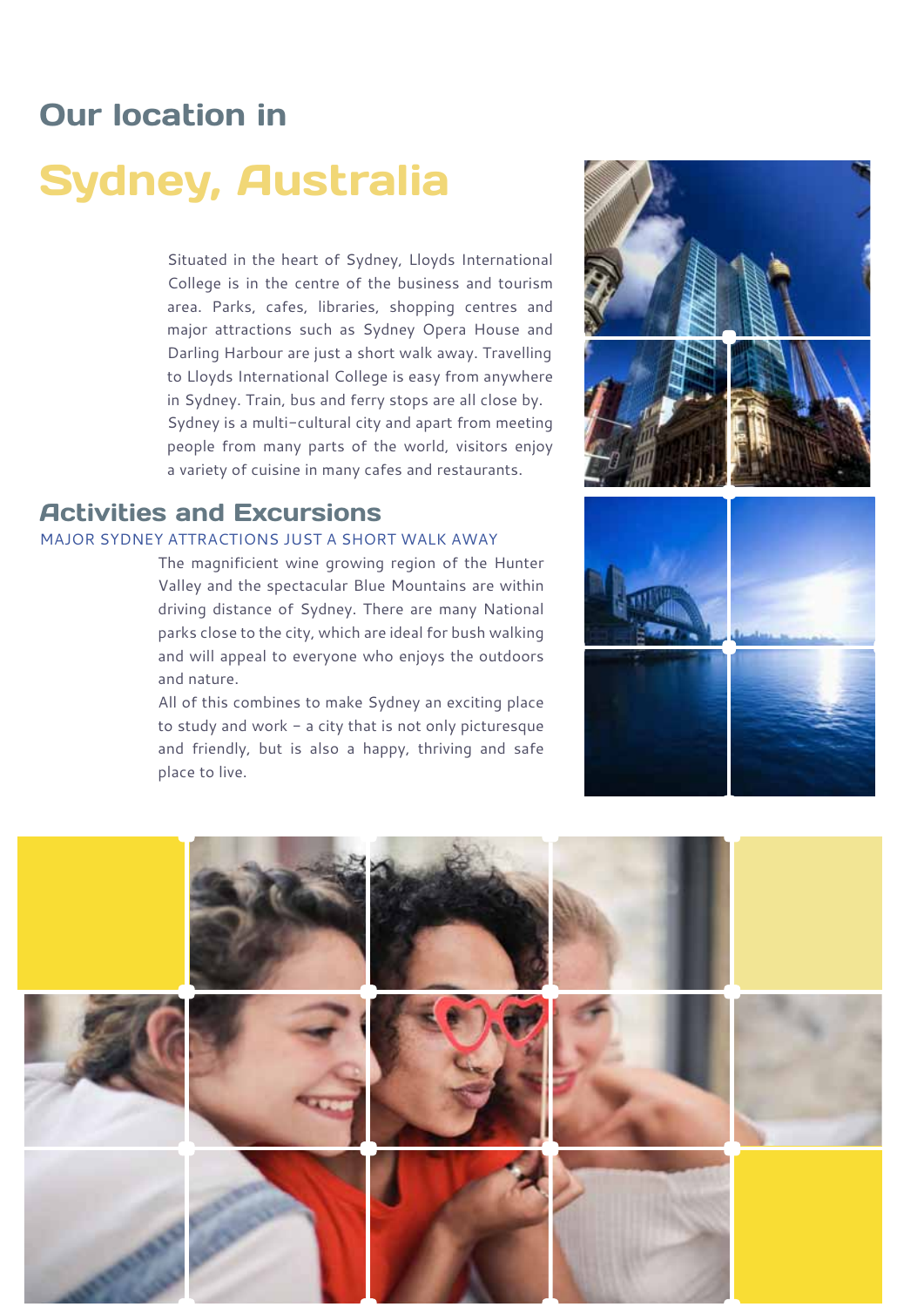# Why study at Lloyds International College?

### International advantage

- diverse multi-cultural mix of students
- world class education and training

### Cost advantage

• quality education at affordable prices offering value for money

### Flexibility advantage

- option of morning and evening classes
- credits for previous studies

### Location advantage

• convenient location in Sydney CBD (Central Business District)

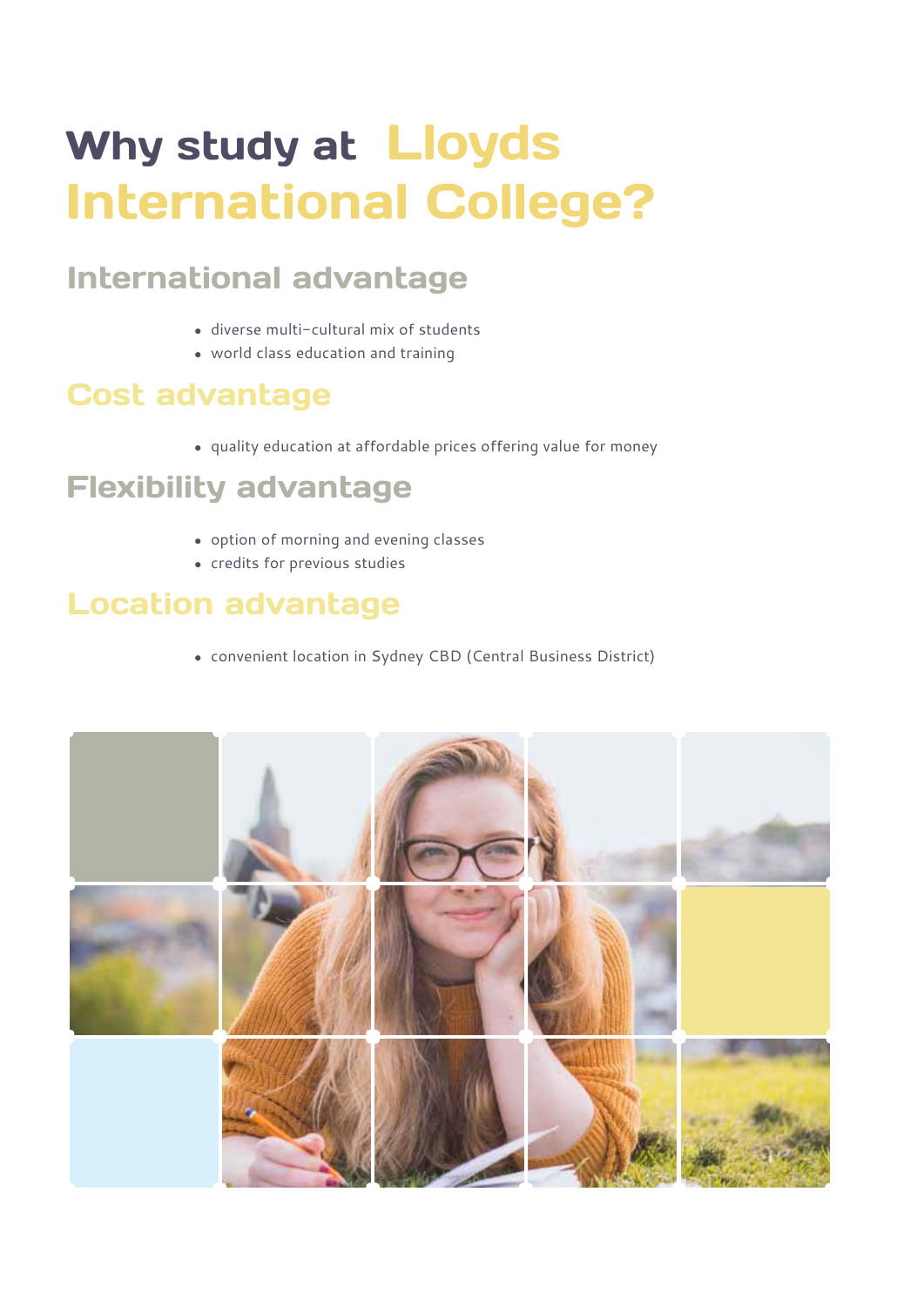## **Student** testimonials

### A truly international

#### environment

Our students come from many different countries from all over the world. They all enjoy individual attention and care, provided to them by our friendly staff. At Lloyds International College, our students always come first!

## Simon

#### COLOMBIA

I felt good with my classmates and more with my teachers.



Now I finished my IELTS preparation and my skills really have improved in the last six months with the teacher Rick and before in General English. I was sharing my experiences and learned a lot from my classamtes and my teachers Simon and Tony.

## Pedro

Mexico

I had a great journey with Lloyds.



The classes are helpful, the teachers motivate you and give you the push you need to get the best out of yourself.

The individual attention paid to each student is hard to find at any other institute.

Highly recommended!

## **Betul**

#### TURKEY

I have been a student at Llodys since April and taking IELTS preparation course.



I am very pleased with the college and the IELTS teacher. My friends recommended Lloyds to me .

I recommend this great school to my friends.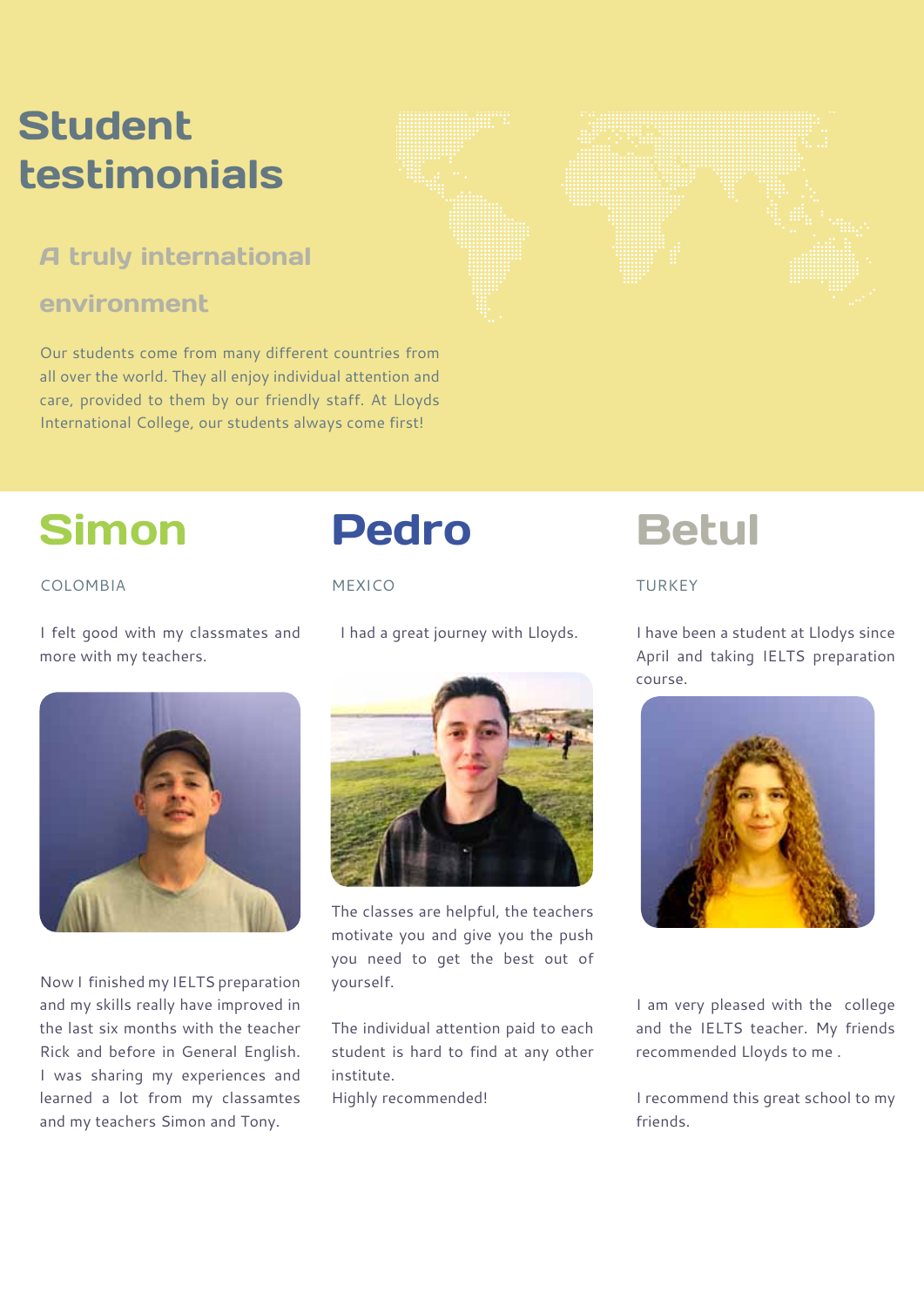

Timetable morning and evening classes available



## English Courses

CRICOS CODE: 031670E General English

CRICOS CODE: 065462K IELTS Preparation

CRICOS CODE: 031671D English for Academic Purposes

CRICOS CODE: 052688K Cambridge First Certificate In English (FCE)

#### Study tours

We can design programs with special English classes in the morning and cultural afternoon activities such as sight seeing, historic tours or wildlife experience and shopping.

All language components are taught by experienced, qualified teachers who are regular staff



#### Enrolment process

 **1. download application form from www.lloydscollege.nsw.edu.au**

**2. Send sined application form with a photocopy of your passport to admissions**

 **3. You will receive an answer from admissions within few working days.**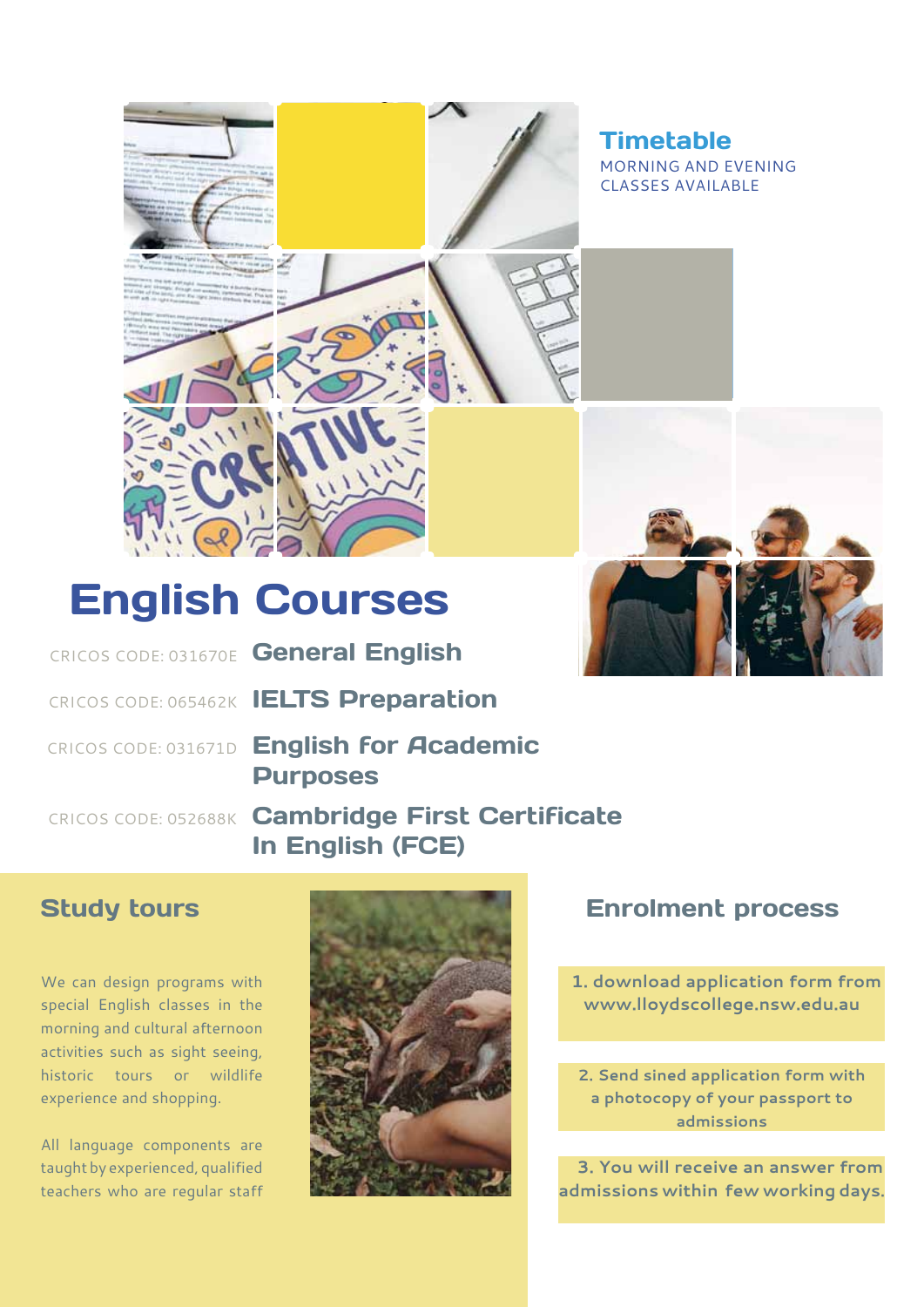## Business courses

#### BSB30120 Certificate III in Business

Duration: 52 weeks full time (including 16 weeks holidays) CRICOS course code: 104930D

#### Online delivery

#### CERTIFICATE iii in business

25% of this courses is delivered online through student portal. Students can access it from their home computer.

#### BSB40120 Certificate IV in Business

Duration: 52 weeks full time (including 16 weeks holidays) CRICOS course code: 104931C

#### Online delivery

#### CERTIFICATE iv in business

25% of this courses is delivered online through student portal. Students can access it from their home computer.

## BSB50420 Diploma of Leadership

#### and Management

Duration: 52 weeks full time (including 16 weeks holidays) CRICOS course code: 104141M

#### Online delivery

#### diploma of leadership and management

25% of this courses is delivered online through student portal. Students can access it from their home computer.

### BSB60420 Advanced Diploma

#### of Leadership & Management (Course replaced with a new version)

Duration: 78 weeks full time (including 24 weeks holidays) CRICOS course code: 104932B

#### Online delivery

advanced diploma of leadership and management

25% of this courses is delivered online through student portal. Students can access it from their home computer.





#### **Timetable** morning and evening

classes available

### Pathways





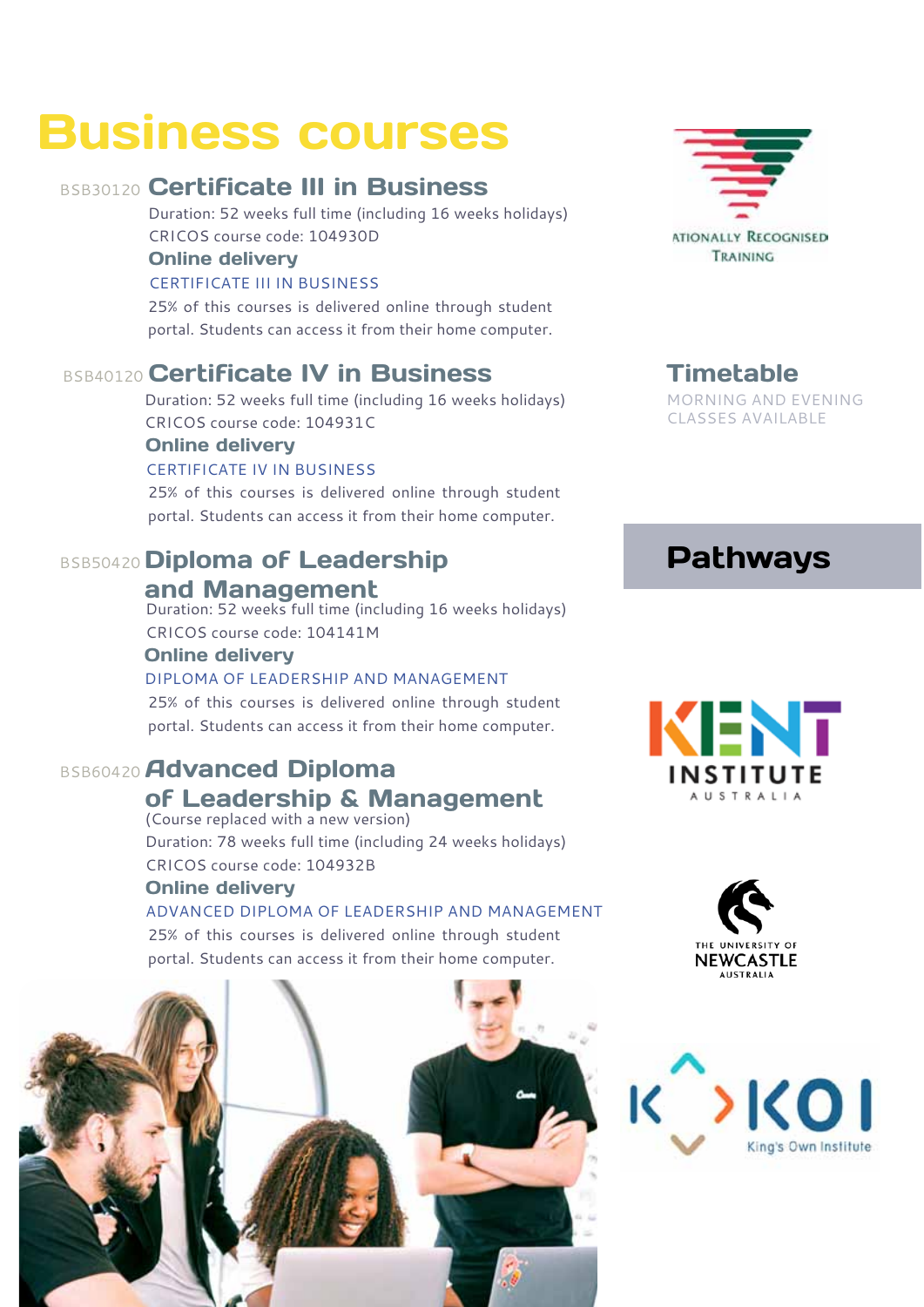# Marketing and **Communication**



### BSB40820 Certificate IV in Marketing and Communication

Duration: 52 weeks full time (including 16 weeks holidays) CRICOS course code: 104719G Online delivery

CERTIFICATE iv in marketing and communication

25% of this courses is delivered online through student portal. Students can access it from their home computer.

#### BSB50620 Diploma of Marketing and Communication

Duration: 52 weeks full time (including 16 weeks holidays) CRICOS course code: 104721B Online delivery Diploma of marketing and communication 25% of this courses is delivered online through student portal. Students can access it from their home computer.

#### BSB60520 Advanced Diploma of Marketing and Communication

Duration: 78 weeks full time (including 24 weeks holidays) CRICOS course code: 104720C Online delivery

#### Diploma of marketing and communication

25% of this courses is delivered online through student portal. Students can access it from their home computer.